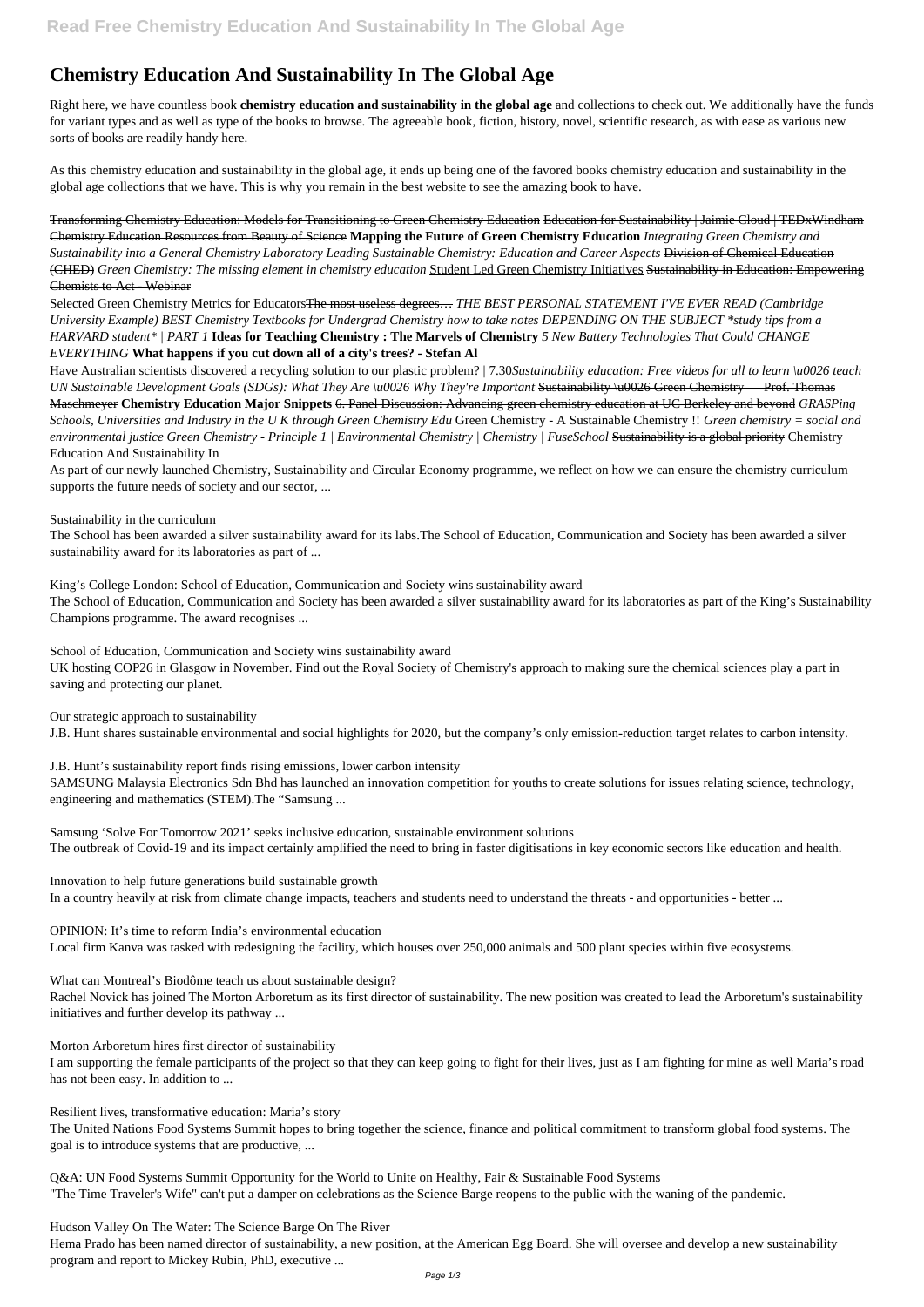New director of sustainability joins American Egg Board

Samsung Malaysia has launched its Solve for Tomorrow 2021 competition, aimed at enhancing Science, Technology, Engineering, and Mathematics or STEM education in Malaysia.

#TECH: Samsung organises competition to drive STEM education in Malaysia

Hema Prado has been named director of sustainability, a new position, at the American Egg Board. She will oversee and develop a new sustainability program and report to Mickey Rubin, PhD, executive ...

American Egg Board creates director of sustainability position McCann Worldgroup has launched a sustainability department to commit resources to, and drive forward, the network's sustainability agenda. The agency announced that Jaclyn Kaminski, a Director of ...

McCann Worldgroup Launches Sustainability Department

McCann Worldgroup has launched a sustainability department to move the network's sustainability agenda forward. To lead the department, the agency has named Jaclyn Kaminski, a d ...

McCann Worldgroup Launches Sustainability Department, Commits to Net Zero Emissions by 2040 One year after the Summit Sustainable Building Code was implemented by Summit County and most towns, progress has been made toward bringing more new buildings into compliance. The code aims to ...

Sustainable building codes make progress while education efforts continue

To meet the demand sustainably, the Wells Fargo Innovation Incubator (IN 2 ), a technology incubator and platform funded by the Wells Fargo Foundation and co-administered by the U.S. Department of ...

This edited volume of papers from the twenty first International Conference on Chemical Education attests to our rapidly changing understanding of the chemistry itself as well as to the potentially enormous material changes in how it might be taught in the future. Covering the full range of appropriate topics, the book features work exploring themes as various as e-learning and innovations in instruction, and micro-scale lab chemistry. In sum, the 29 articles published in these pages focus the reader's attention on ways to raise the quality of chemistry teaching and learning, promoting the public understanding of chemistry, deploying innovative technology in pedagogy practice and research, and the value of chemistry as a tool for highlighting sustainability issues in the global community. Thus the ambitious dual aim achieved in these pages is on the one hand to foster improvements in the leaching and communication of chemistry—whether to students or the public, and secondly to promote advances in our broader understanding of the subject that will have positive knock-on effects on the world's citizens and environment. In doing so, the book addresses (as did the conference) the neglect suffered in the chemistry classroom by issues connected to globalization, even as it outlines ways to bring the subject alive in the classroom through the use of innovative technologies.

Educating the next generation of chemists about green chemistry issues, such as waste minimisation and clean synthesis, is vital for environmental sustainability. This book enables green issues to be taught from the underlying principles of all chemistry courses rather than in isolation. Chapters contributed by green chemistry experts from across the globe, with experience in teaching at different academic levels, provide a coherent overview of possible approaches to incorporate green chemistry into existing curriculums. Split into three sections, the book first introduces sustainability and green chemistry education , before focussing on high school green chemistry education initiatives and green chemistry education at undergraduate and postgraduate levels. Useful laboratory experiments and in-class activities to aid teaching are included. This book is a valuable resource for chemical educators worldwide who wish to integrate green chemistry into chemical education in a systematic and holistic way. It is also of interest to anyone wanting to learn more about the different approaches adopted around the world in sustainability education.

Integrating Green and Sustainable Chemistry Principles into Education draws on the knowledge and experience of scientists and educators already working on how to encourage green chemistry integration in their teaching, both within and outside of academia. It highlights current developments in the field and outlines real examples of green chemistry education in practice, reviewing initiatives and approaches that have already proven effective. By considering both current successes and existing barriers that must be overcome to ensure sustainability becomes part of the fabric of chemistry education, the book's authors hope to drive collaboration between disciplines and help lay the foundations for a sustainable future. Draws on the knowledge and expertise of scientists and educators already working to encourage green chemistry integration in their teaching, both within and outside of academia Highlights current developments in the field and outlines real examples of green chemistry education in practice, reviewing initiatives and approaches that have already proven effective Considers both current successes and existing barriers that must be overcome to ensure sustainability

This book is aimed at chemistry teachers, teacher educators, chemistry education researchers, and all those who are interested in increasing the relevance of chemistry teaching and learning as well as students' perception of it. The book consists of 20 chapters. Each chapter focuses on a certain issue related to the relevance of chemistry education. These chapters are based on a recently suggested model of the relevance of science education, encompassing individual, societal, and vocational relevance, its present and future implications, as well as its intrinsic and extrinsic aspects. "Two highly distinguished chemical educators, Ingo Eilks and AviHofstein, have brought together 40 internationally renowned colleagues from 16 countries to offer an authoritative view of chemistry teaching today. Between them, the authors, in 20 chapters, give an exceptional description of the current state of chemical education and signpost the future in both research and in the classroom. There is special emphasis on the many attempts to enthuse students with an understanding of the central science, chemistry, which will be helped by having an appreciation of the role of the science in today's world. Themes which transcend all education such as collaborative work, communication skills, attitudes, inquiry learning and teaching, and problem solving are covered in detail and used in the context of teaching modern chemistry. The book is divided into four parts which describe the individual, the societal, the vocational and economic, and the non-formal dimensions and the editors bring all the disparate leads into a coherent narrative, that will be highly satisfying to experienced and new researchers and to teachers with the daunting task of teaching such an intellectually demanding subject. Just a brief glance at the index and the references will convince anyone interested in chemical education that this book is well worth studying; it is scholarly and readable and has tackled the most important issues in chemical education today and in the foreseeable future." – Professor David Waddington, Emeritus Professor in Chemistry Education, University of York, United Kingdom

Chemistry is considered to be one of the prime causes of environmental pollution and degradation. The United Nations General Assembly also addressed